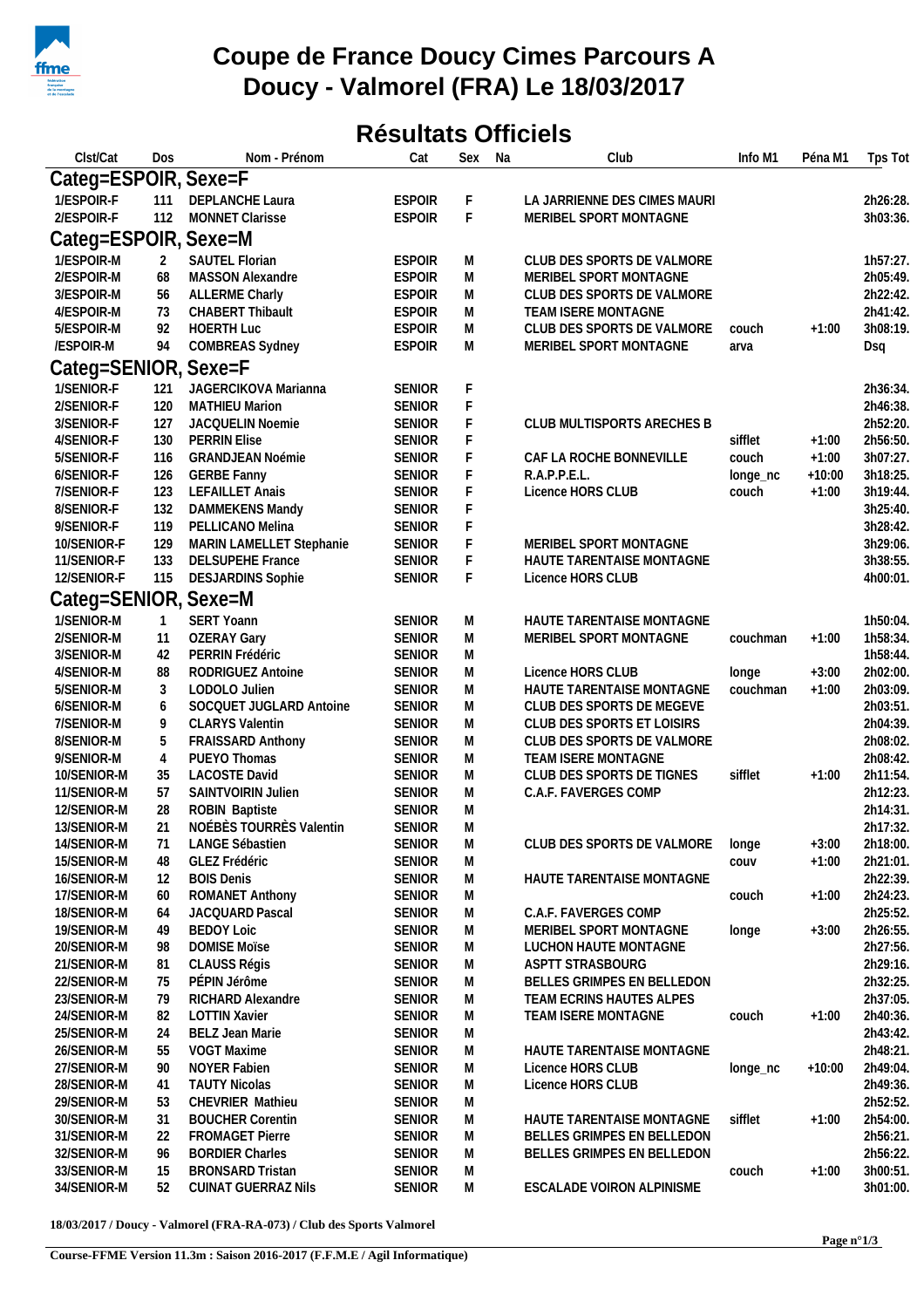| fme <sup>Clst/Cat</sup>         | Dos             | Nom - Prénom                                           | Cat                            | Sex            | Na | Club                         | Info M1  | Péna M1  | Tps Tot            |
|---------------------------------|-----------------|--------------------------------------------------------|--------------------------------|----------------|----|------------------------------|----------|----------|--------------------|
| 35/SENIOR-M                     | $\overline{19}$ | <b>CHESNEAU Mathieu</b>                                | <b>SENIOR</b>                  | $\overline{M}$ |    |                              |          |          | 3h04:02            |
| 36/SENIOR-M                     | 95              | HENRIQUES DE OLIVEIRA Amaël                            | <b>SENIOR</b>                  | M              |    | LA JARRIENNE DES CIMES MAURI | couch    | $+1:00$  | 3h19:16            |
| 37/SENIOR-M                     | 67              | JEANDON Edouard                                        | <b>SENIOR</b>                  | M              |    | USSEL SPORTS MONTAGNE        |          |          | 3h22:31            |
| 38/SENIOR-M                     | 51              | DE CONINCK Johan                                       | <b>SENIOR</b>                  | M              |    |                              | sifflet  | $+1:00$  | 3h37:42            |
| /SENIOR-M                       | 43              | <b>HERRERA Bruno</b>                                   | <b>SENIOR</b>                  | M              |    | <b>GRIMP'TOUT</b>            |          |          | Abs                |
| /SENIOR-M                       | 80              | <b>CURMER Grégoire</b>                                 | <b>SENIOR</b>                  | M              |    | CLUB DES SPORTS CHAMONIX S   |          |          | Abs                |
| /SENIOR-M                       | 74              | <b>GORAK Guillaume</b>                                 | <b>SENIOR</b>                  | M              |    |                              | arva     |          | Dsq                |
| Categ=VETERAN, Sexe=F           |                 |                                                        |                                |                |    |                              |          |          |                    |
| 1/VETERAN-F                     | 125             | <b>COLLET Karine</b>                                   | <b>VETERA</b>                  | F              |    | TEAM ISERE MONTAGNE          |          |          | 2h56:01            |
| 2/VETERAN-F                     | 113             | <b>DEBONNAIRE Stephanie</b>                            | VETERA                         | F              |    | MERIBEL SPORT MONTAGNE       |          |          | 3h03:36            |
| 3/VETERAN-F                     | 117             | <b>DOORE Anouk</b>                                     | VETERA                         | F              |    |                              |          |          | 3h04:31            |
| 4/VETERAN-F                     | 114             | <b>ROUX Laeticia</b>                                   | VETERA                         | F              |    | C.A.F. ALBERTVILLE           |          |          | 3h10:15            |
| 5/VETERAN-F<br>6/VETERAN-F      | 122<br>128      | CANOVA Laure<br>KONINCKX Marleen                       | VETERA<br>VETERA               | F<br>F         |    | Licence HORS CLUB            |          |          | 3h21:13<br>3h39:31 |
| 7/VETERAN-F                     | 124             | <b>MURIS Myriam</b>                                    | VETERA                         | F              |    | FILLIERE GRIMPE              | COUV     | $+1:00$  | 3h39:55            |
| 8/VETERAN-F                     | 118             | <b>BRAMAS Valérie</b>                                  | VETERA                         | F              |    | ROC ET VERTIGE               |          |          | 4h00:01            |
|                                 |                 |                                                        |                                |                |    |                              |          |          |                    |
|                                 |                 | Categ=VETERAN, Sexe=M                                  |                                |                |    |                              |          |          |                    |
| 1/VETERAN-M                     | 36              | ROUSSET Guillaume                                      | <b>VETERA</b>                  | M              |    | BRIANCON ESCALADE            |          |          | 2h00:44            |
| 2/VETERAN-M                     | $\overline{7}$  | <b>BOUZON Lionel</b>                                   | <b>VETERA</b>                  | M              |    | BELLES GRIMPES EN BELLEDON   |          |          | 2h03:48            |
| 3/VETERAN-M                     | 58              | PONCET David                                           | <b>VETERA</b>                  | M              |    | LA JARRIENNE DES CIMES MAURI |          |          | 2h07:17            |
| 4/VETERAN-M                     | 8<br>65         | <b>SCRIMGEOUR Carron</b>                               | <b>VETERA</b>                  | M<br>M         |    | Licence HORS CLUB            |          |          | 2h12:45<br>2h14:11 |
| 5/VETERAN-M<br>6/VETERAN-M      | 39              | MULLER Jan<br><b>DULAC Vincent</b>                     | VETERA<br>VETERA               | M              |    | LA JARRIENNE DES CIMES MAURI |          |          | 2h20:00            |
| 7/VETERAN-M                     | 91              | <b>GAUDRY Loic</b>                                     | <b>VETERA</b>                  | M              |    | BELLES GRIMPES EN BELLEDON   |          |          | 2h22:04            |
| 8/VETERAN-M                     | 83              | COTE Frédéric                                          | VETERA                         | M              |    |                              | couch    | $+1:00$  | 2h26:53            |
| 9/VETERAN-M                     | 25              | <b>ETIENNE Fabrice</b>                                 | VETERA                         | M              |    |                              |          |          | 2h29:49            |
| 10/VETERAN-                     | 77              | RENAUD Christophe                                      | VETERA                         | M              |    | TEAM ISERE MONTAGNE          |          |          | 2h33:19            |
| 11/VETERAN-                     | 27              | <b>TERRIN Carl</b>                                     | <b>VETERA</b>                  | M              |    | HAUTE TARENTAISE MONTAGNE    |          |          | 2h33:29            |
| 12/VETERAN-                     | 50              | <b>GREGOLIN Yann</b>                                   | VETERA                         | M              |    |                              | couch    | $+2:00$  | 2h34:51            |
| 13/VETERAN-                     | 72              | <b>FILLEAU Eric</b>                                    | VETERA                         | M              |    | <b>GUMS AIX EN PROVENCE</b>  |          |          | 2h35:10            |
| 14/VETERAN-                     | 44              | MONNET Hervé                                           | <b>VETERA</b>                  | M              |    |                              |          |          | 2h35:47            |
| 15/VETERAN-                     | 14              | <b>DESCURE Etienne</b>                                 | VETERA                         | M              |    |                              |          |          | 2h36:18            |
| 16/VETERAN-                     | 46              | <b>ALLERME Eric</b>                                    | VETERA                         | M              |    | CLUB DES SPORTS DE VALMORE   |          |          | 2h36:29            |
| 17/VETERAN-                     | 47              | <b>FERRY Michel</b>                                    | <b>VETERA</b>                  | M              |    |                              |          |          | 2h36:36            |
| 18/VETERAN-                     | 63              | SIMON Alexandre                                        | VETERA                         | M              |    |                              |          |          | 2h37:23            |
| 19/VETERAN-                     | 29              | <b>PUSSET Emmanuel</b>                                 | VETERA                         | M              |    | LA JARRIENNE DES CIMES MAURI |          |          | 2h40:14            |
| 20/VETERAN-                     | 26              | ROUSSILLON Jean Henri                                  | <b>VETERA</b>                  | M              |    |                              |          |          | 2h40:52            |
| 21/VETERAN-                     | 59              | <b>BOUCHER Frederic</b>                                | <b>VETERA</b>                  | M              |    |                              |          |          | 2h41:24            |
| 22/VETERAN-                     | 30              | COSTA Didier                                           | VETERA                         | M              |    | PRAZ- DE-LYS SOMMAND SKI-AL  | couch    | $+1:00$  | 2h41:46            |
| 23/VETERAN-                     | 99              | MOUGIN Stéphane                                        | VETERA                         | M              |    | TEAM ISERE MONTAGNE          |          |          | 2h44:32            |
| 24/VETERAN-                     | 87<br>32        | VAN DEN BERGE Bert<br>PROUST Christopher               | <b>VETERA</b><br><b>VETERA</b> | M<br>M         |    | LA JARRIENNE DES CIMES MAURI | couch    | $+2:00$  | 2h45:32            |
| 25/VETERAN-<br>26/VETERAN-      | 34              | <b>BOISTE Sébastien</b>                                | VETERA                         | M              |    | MERIBEL SPORT MONTAGNE       |          |          | 2h46:44<br>2h46:57 |
| 27/VETERAN-                     | 93              | <b>MATHIEU Nicolas</b>                                 | <b>VETERA</b>                  | M              |    |                              | couch    | $+1:00$  | 2h47:37            |
| 28/VETERAN-                     | 97              | NOMBRET Michael                                        | VETERA                         | M              |    |                              | sifflet  | $+1:00$  | 2h48:54            |
| 29/VETERAN-                     | 61              | JOURNET Freddy                                         | <b>VETERA</b>                  | M              |    | TEAM ISERE MONTAGNE          |          |          | 2h49:02            |
| 30/VETERAN-                     | 37              | SILVESTRE Lionel                                       | <b>VETERA</b>                  | M              |    | HAUTE TARENTAISE MONTAGNE    |          |          | 2h49:03            |
| 31/VETERAN-                     | 23              | <b>VERRIER Luc</b>                                     | VETERA                         | M              |    | CLUB DES SPORTS CHAMONIX S   |          |          | 2h49:47            |
| 32/VETERAN-                     | 16              | <b>BOIS Michael</b>                                    | VETERA                         | M              |    | LA JARRIENNE DES CIMES MAURI | longe    | $+3:00$  | 2h50:16            |
| 33/VETERAN-                     | 18              | <b>SARAZIN Didier</b>                                  | VETERA                         | M              |    |                              |          |          | 2h51:44            |
| 34/VETERAN-                     | 62              | PONTVIANNE Laurent                                     | VETERA                         | M              |    | <b>BRIANCON ESCALADE</b>     |          |          | 2h53:10            |
| 35/VETERAN-                     | 78              | REGOTTAZ Philippe                                      | <b>VETERA</b>                  | M              |    | Licence HORS CLUB            |          |          | 2h54:24.           |
| 36/VETERAN-                     | 86              | <b>LOCCI Philippe</b>                                  | <b>VETERA</b>                  | M              |    |                              |          |          | 3h00:15            |
| 37/VETERAN-                     | 70              | <b>ZAMBON Thierry</b>                                  | <b>VETERA</b>                  | M              |    |                              |          |          | 3h02:00            |
| 38/VETERAN-                     | 85              | <b>ALARCON Francois</b>                                | VETERA                         | M              |    |                              |          |          | 3h16:10            |
| 39/VETERAN-                     | 76              | SUZANNE Ludovic                                        | VETERA                         | M              |    | LA JARRIENNE DES CIMES MAURI |          |          | 3h18:17.           |
| 40/VETERAN-                     | 33              | <b>BOUCHER Laurent</b>                                 | VETERA                         | M              |    |                              |          |          | 3h18:24.           |
| 41/VETERAN-                     | 54              | <b>BONNAUD Michel</b>                                  | VETERA                         | M              |    | BELLES GRIMPES EN BELLEDON   |          |          | 3h19:06            |
| 42/VETERAN-                     | 89              | <b>DUVERLIE Benoit</b>                                 | VETERA                         | M              |    |                              |          |          | 3h19:09            |
| 43/VETERAN-                     | 66              | PERRET Guy                                             | <b>VETERA</b>                  | M              |    | LA JARRIENNE DES CIMES MAURI |          |          | 3h37:23.           |
| 44/VETERAN-                     | 84              | <b>TOURANCHEAU Bernard</b><br><b>BRAULT Christophe</b> | VETERA<br>VETERA               | M<br>M         |    |                              | longe_nc | $+10:00$ | 3h58:19<br>4h00:03 |
| 45/VETERAN-<br><b>NETERAN-M</b> | 20<br>45        | <b>GRANGER Jean Marc</b>                               | VETERA                         | M              |    |                              |          |          | Abs                |
| /VETERAN-M                      | 10              | <b>ALLAMANNO William</b>                               | VETERA                         | M              |    | LA JARRIENNE DES CIMES MAURI | pelle_nc |          | Dsq                |
| /VETERAN-M                      | 40              | CATELLA Nicolas                                        | <b>VETERA</b>                  | M              |    | CLUB DES SPORTS DE VALMORE   |          |          | Abs                |
|                                 |                 |                                                        |                                |                |    |                              |          |          |                    |

 $18/03/2017$  / Doucy - Valmorel (FRA-RA-073) / Club des Sports Valmorel